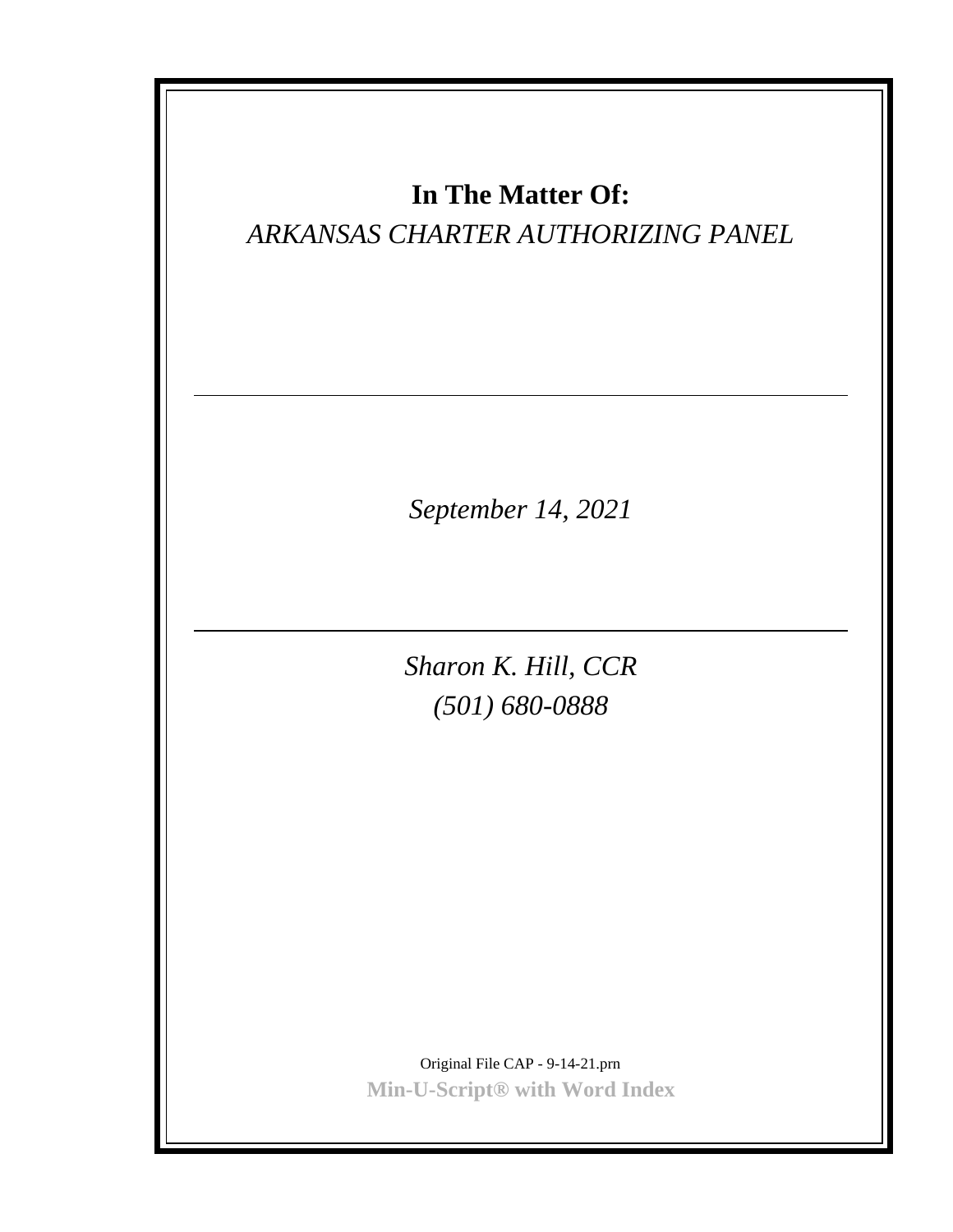**ARKANSAS DIVISION OF ELEMENTARY AND SECONDARY EDUCATION CHARTER AUTHORIZING PANEL SEPTEMBER 14, 2021 9:00 a.m. A P P E A R A N C E S PANEL MEMBERS: MS. DEBORAH COFFMAN Chairperson/ADE Asst. Commissioner -** Public School Accountability<br>DR. NACCAMAN WILLIAMS Former State Board of Ed. Member  **DR. NACCAMAN WILLIAMS Former State Board of Ed. Member MR. PHIL BALDWIN CEO, Citizens Bank MS. SONJA WRIGHT-McMURRAY Division of CTE - Assoc. Director for Career Readiness<br>DR. ERIC FLOWERS ADE Asst. to Director ADE Asst. to Director ADE LEGAL COUNSEL: MS. MARY CLAIRE HYATT DESE Attorney ALSO APPEARING: MR. TIM JOHNSTON DESE Coordinator of Monitoring and Systems Support LOCATION: ARKANSAS DIVISION OF ELEMENTARY AND SECONDARY EDUCATION - Auditorium #4 Capitol Mall Little Rock, Arkansas**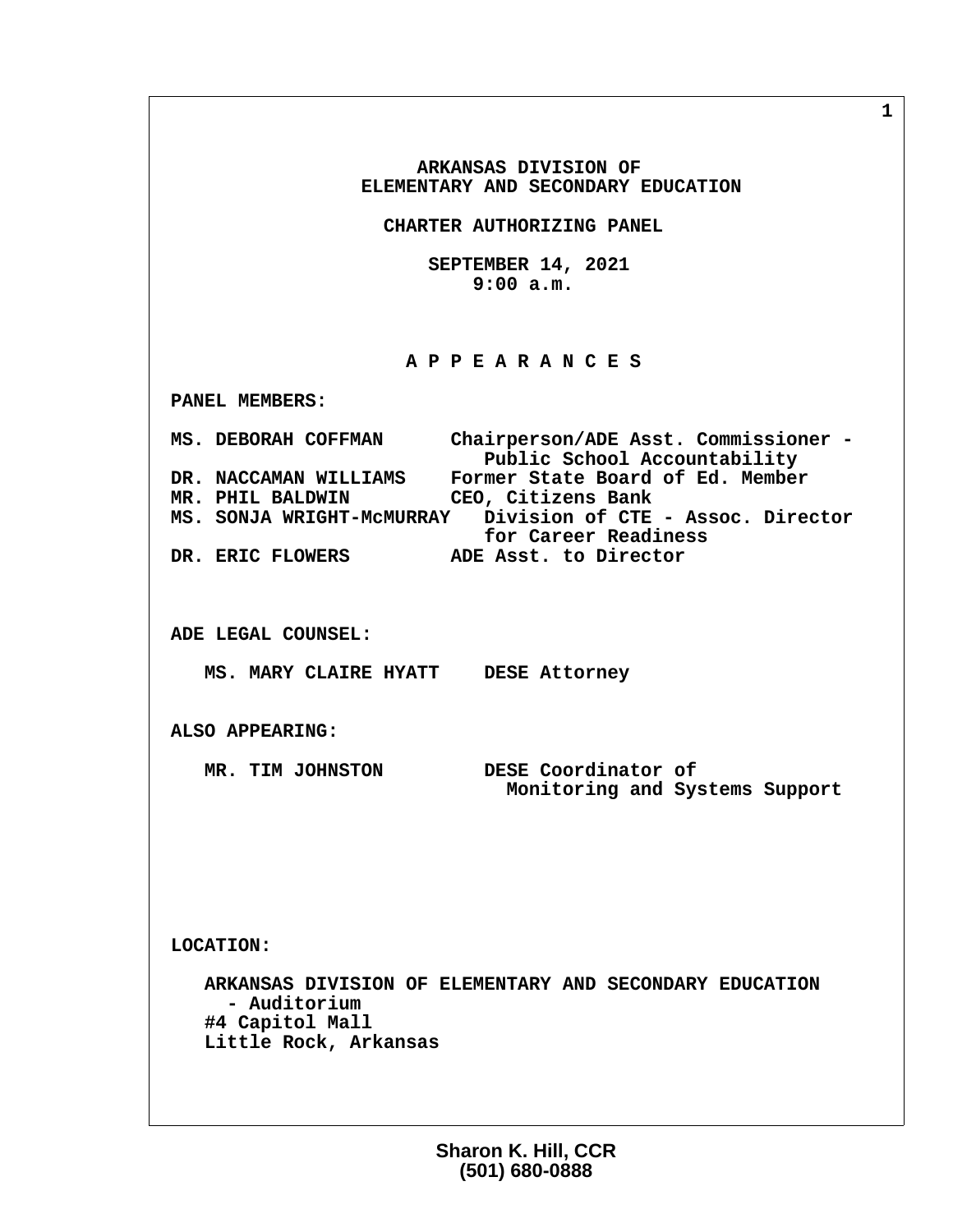# **I N D E X**

|                                                            | Page            |
|------------------------------------------------------------|-----------------|
| Preliminary Matters.                                       |                 |
|                                                            |                 |
| Action Agenda:                                             |                 |
| 1. 2021-2022 Charter School Digital Learning Programs      |                 |
| a) Premier Springdale                                      |                 |
| b) Academies at Rivercrest HS $\ldots$ $\ldots$ $\ldots$ . | 8               |
|                                                            | 10              |
|                                                            | 11              |
| Court Reporter's Certificate                               | 12 <sup>°</sup> |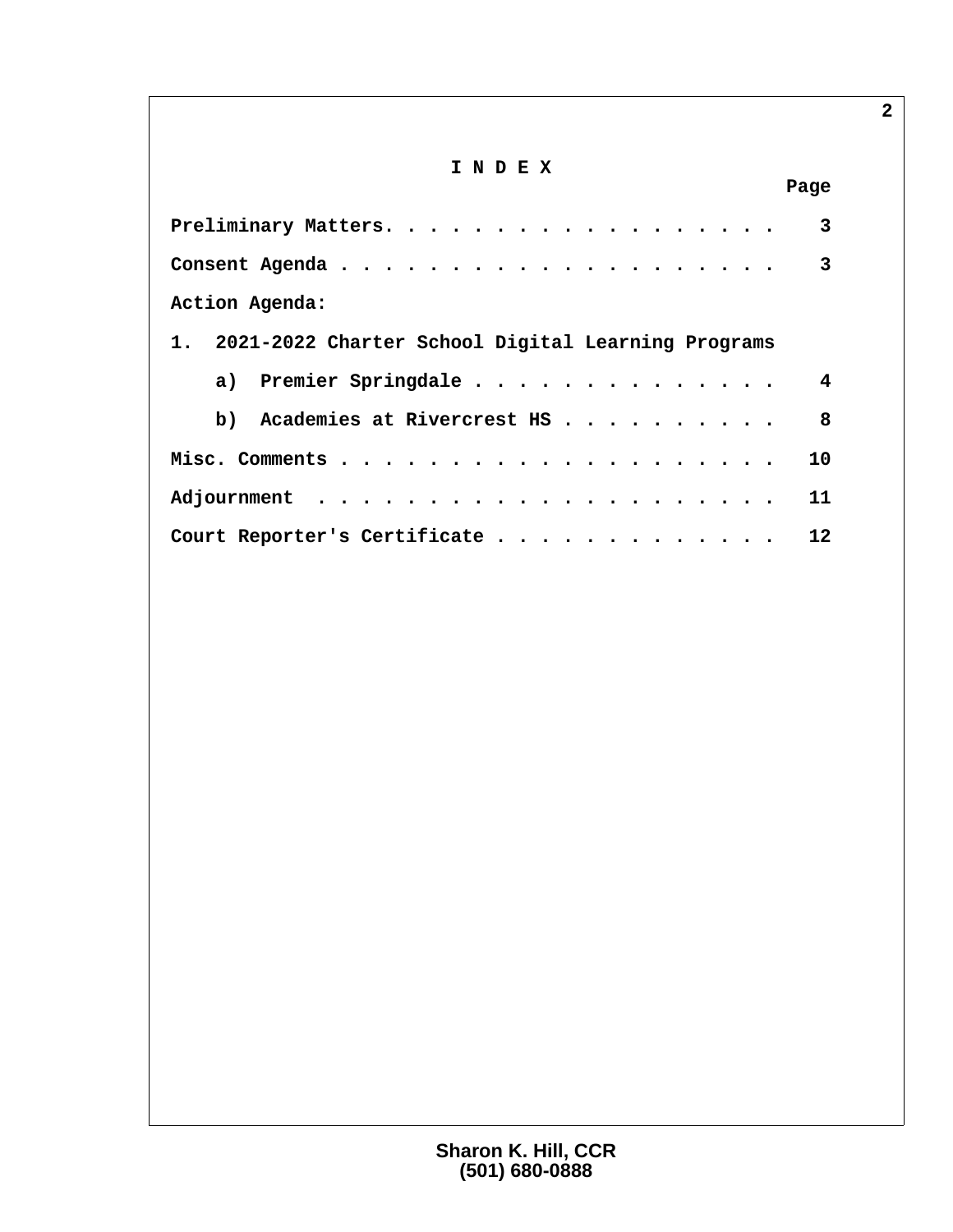**1 P R O C E E D I N G S 2 CHAIRMAN COFFMAN: Good morning. The September 3 14, 2021 meeting of the Charter Authorizing Panel is 4 called to order. Good morning everyone. Welcome to 5 the Department of Ed. auditorium and to Zoom, and ask 6 that you please silence all electronic devices. 7 We have a very quick meeting today, I believe.** 8 And good morning, Mr. Baldwin.  **9 MR. BALDWIN: Good morning. 10 CHAIRMAN COFFMAN: All right. Let's get 11 straight into our agenda. 12 CONSENT AGENDA 13 CHAIRMAN COFFMAN: And, Panel Members, we have 14 approval of the August 17th and August 18th meetings 15 for you to review. And when you're ready, I'll 16 accept a motion. 17 MR. BALDWIN: I'll make that motion. 18 CHAIRMAN COFFMAN: A motion to approve the 19 minutes as presented. 20 MS. WRIGHT-McMURRAY: Second. 21 CHAIRMAN COFFMAN: And a second by Ms. Wright-22 McMurray. 23 All those in favor? 24 (UNANIMOUS CHORUS OF AYES) 25 CHAIRMAN COFFMAN: Motion passes.**

> **Sharon K. Hill, CCR (501) 680-0888**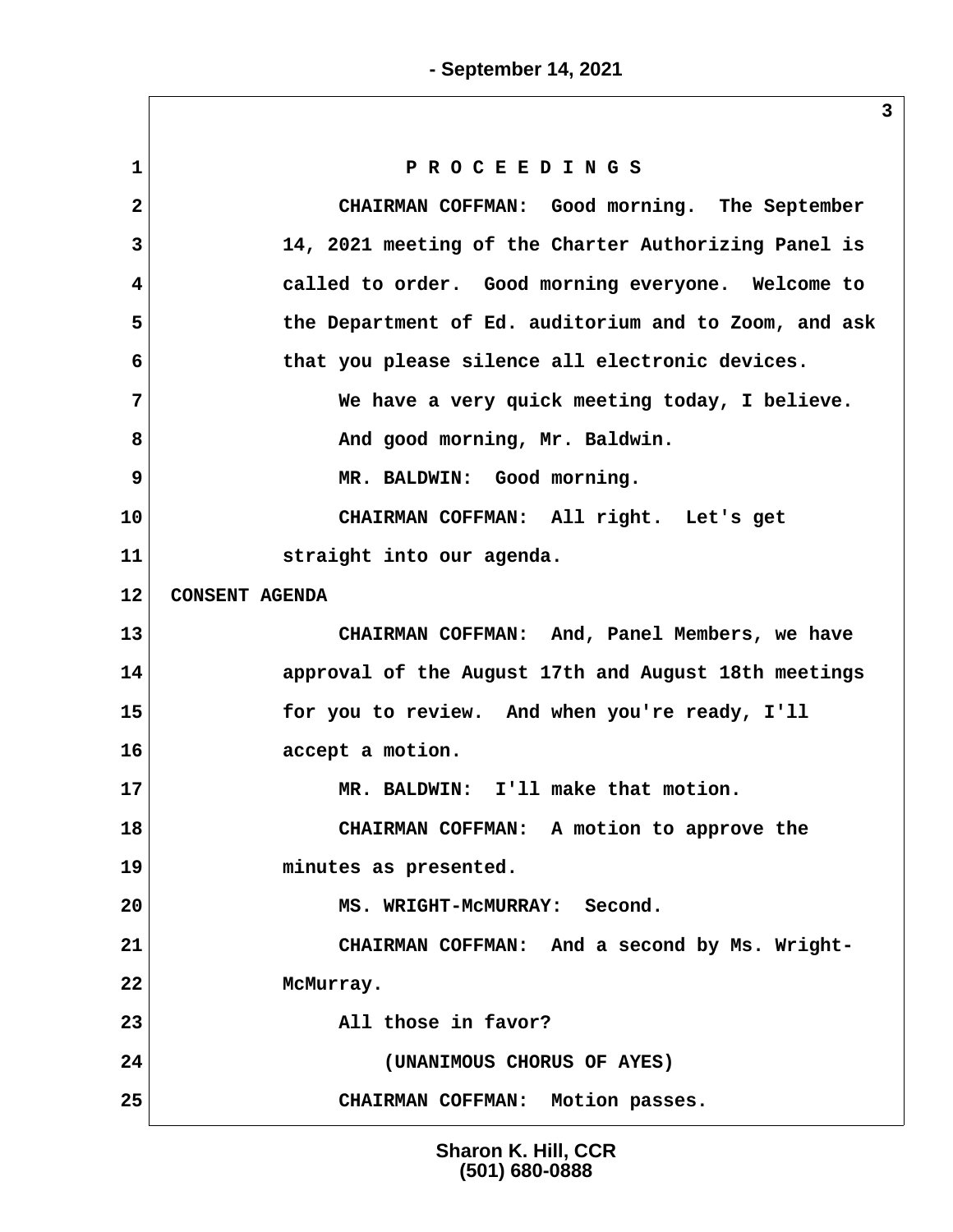**1 1) CONSIDERATION OF FINALIZED 2021-2022 CHARTER SCHOOL DIGITAL 2 LEARNING PROGRAMS 3 CHAIRMAN COFFMAN: Good morning, Mr. Johnston. 4 We're ready for action item number one. 5 MR. JOHNSTON: Good morning. Tim Johnston, DESE 6 Charter Unit. 7 (A FEW MOMENTS OF SILENCE AS DAN DAVIS WORKS ON ZOOM CAMERA) 8 CHAIRMAN COFFMAN: Tim broke the camera. 9 MR. DAN DAVIS: As soon as he walked up here it 10 stopped working. 11 MR. JOHNSTON: I'm not surprised. 12 CHAIRMAN COFFMAN: Well, I can affirm you look 13 great. I don't know how you could break the camera 14 first thing. 15 MR. JOHNSTON: Mary Claire probably had 16 something to do with it. 17 MR. GAST: See how you jinxed us when you say "a 18 short meeting." 19 CHAIRMAN COFFMAN: Evidently. Thanks. 20 Now we're back in business? 21 MR. DAN DAVIS: Yes, ma'am. 22 CHAIRMAN COFFMAN: Mr. Johnston -- 23 MR. JOHNSTON: Yes, ma'am. 24 CHAIRMAN COFFMAN: -- action item number one, 25 please.**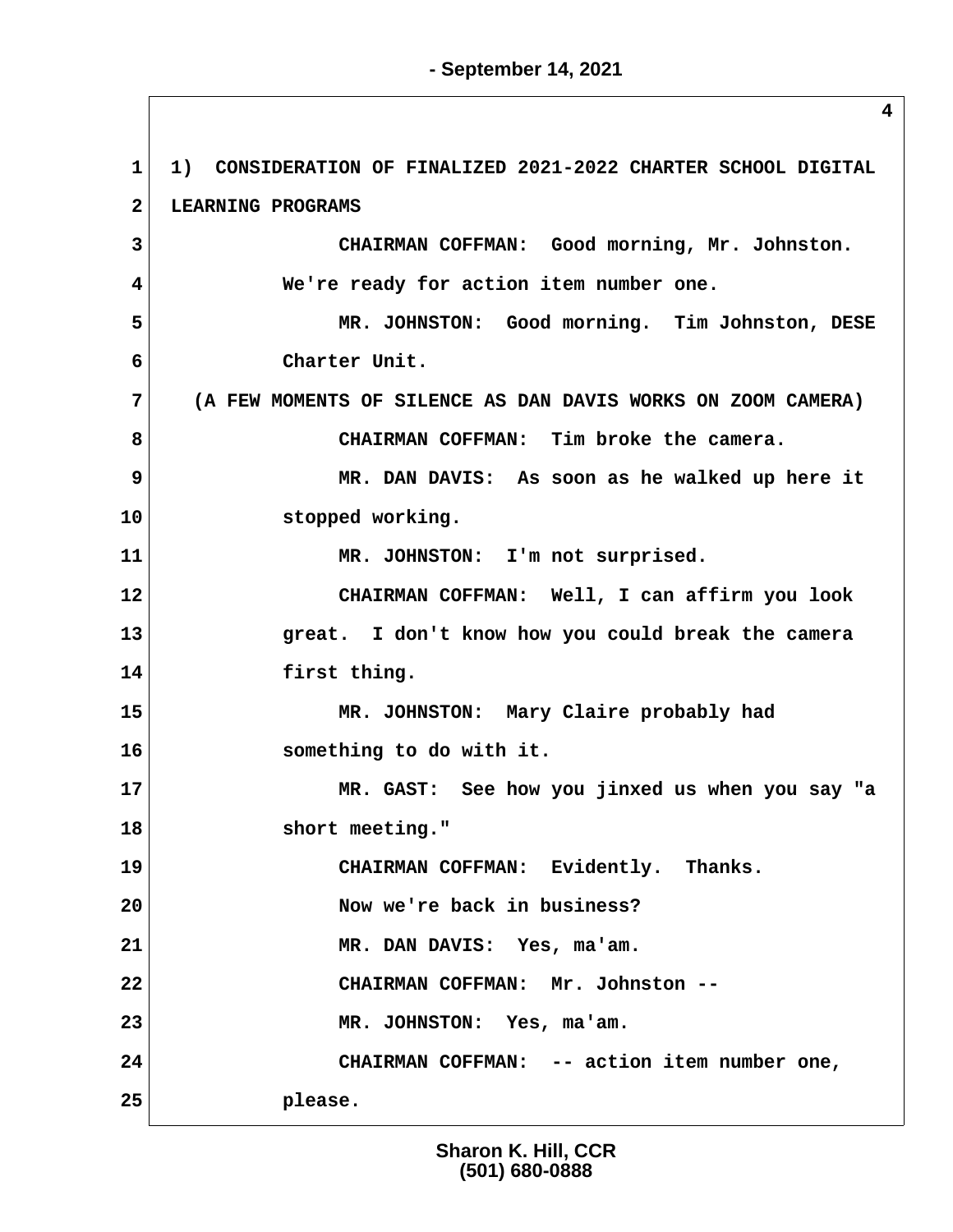**1 a) PREMIER SPRINGDALE DIGITAL LEARNING PROGRAM 2 MR. JOHNSTON: Action item number one -- Premier 3 High School Springdale has submitted a digital 4 learning program that will follow asynchronous and 5 synchronous instruction through virtual delivery. 6 School instructors will utilize an LMS to monitor 7 student activity and engagement. Premier High School 8 Springdale serves grades 9-12 and their charter 9 expires in 2026. 10 And Dennis Felton and Steve Gast are both on 11 Zoom, if you have any questions. 12 CHAIRMAN COFFMAN: Questions from the Panel? 13 Dr. Flowers. 14 DR. FLOWERS: Nothing right now. 15 CHAIRMAN COFFMAN: Ms. Wright-McMurray? 16 MS. WRIGHT-McMURRAY: So if it expires in 2026, 17 do we need to have the same conversation about the 18 time period? 19 CHAIRMAN COFFMAN: Yes. So, Mr. Felton or Mr. 20 Gast, the question is are you willing to seek 21 approval for this application for three years, as has 22 been customary with all of the digital learning 23 applications? 24 MR. GAST: Yes, we're fine with that. 25 CHAIRMAN COFFMAN: Any other questions?**

> **Sharon K. Hill, CCR (501) 680-0888**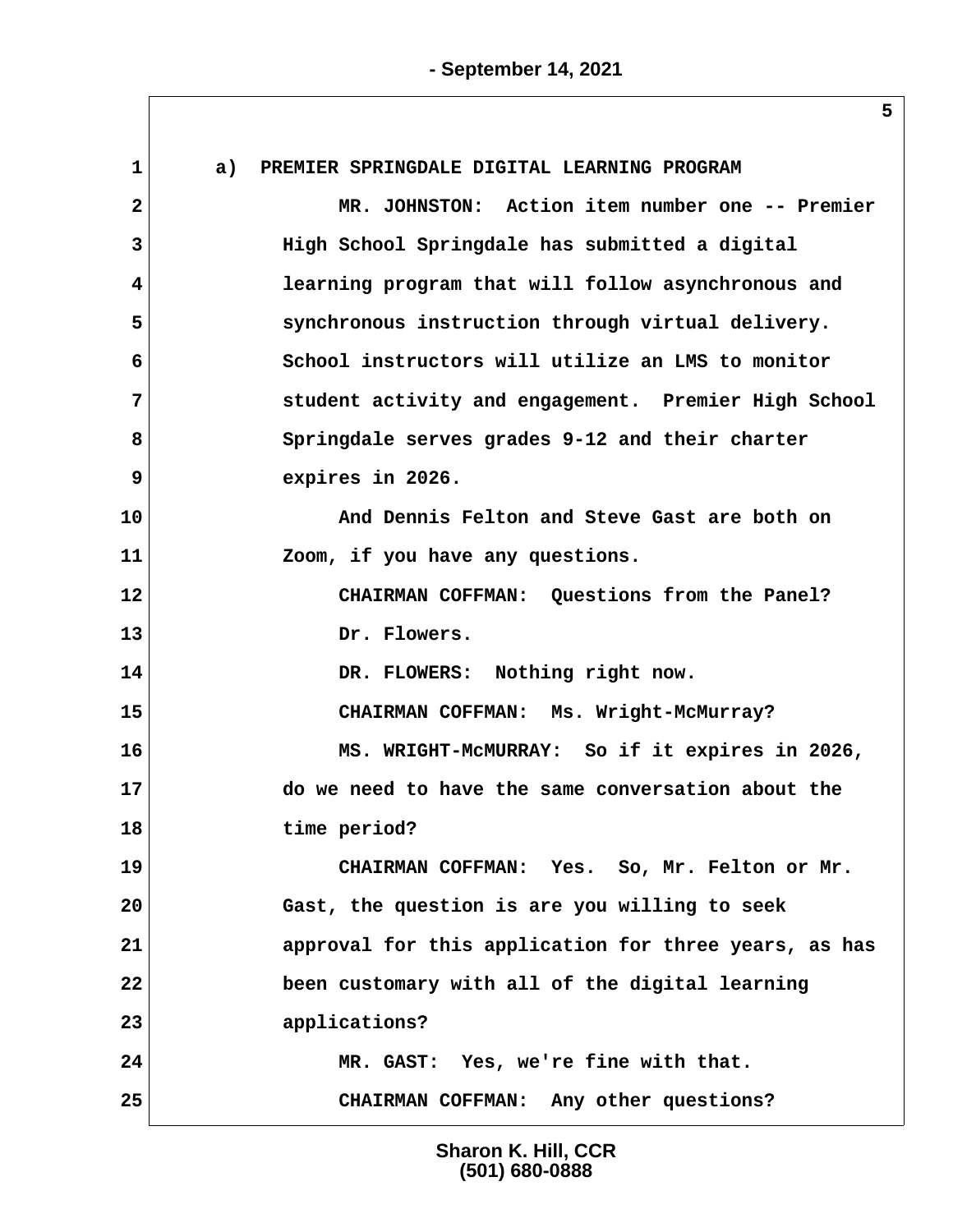**1 MS. WRIGHT-McMURRAY: And then -- 2 CHAIRMAN COFFMAN: You may want to get closer to 3 your microphone. 4 MS. WRIGHT-McMURRAY: Sorry. 5 And then the second question that I have, and I 6 was just trying to review again just to make sure -- 7 so for students that are virtual, if we start to 8 identify there's challenges or concerns, what type of 9 mechanism or plan is in place for them to have to 10 come back to in-person instruction? 11 MR. FELTON: I can take that, Mr. Gast. 12 One of the things that we want to make sure that 13 we're doing is being responsive to student needs. 14 And so in the event that we had a student that chose 15 the virtual option, the first thing we would do is 16 try to provide that additional support through a 17 virtual perspective. But if that's not working, then 18 we would set up mandatory days, you know, to come on 19 campus. What we don't want to do is, particularly 20 with our population -- if a kid has dropped out of 21 high school and we've got them back engaged in the 22 process, we're trying to be careful of being flexible 23 to them. So whereas, I would -- we would want to 24 work with the student versus saying, "Okay, you're 25 going to come on campus every day," and then we lose**

> **Sharon K. Hill, CCR (501) 680-0888**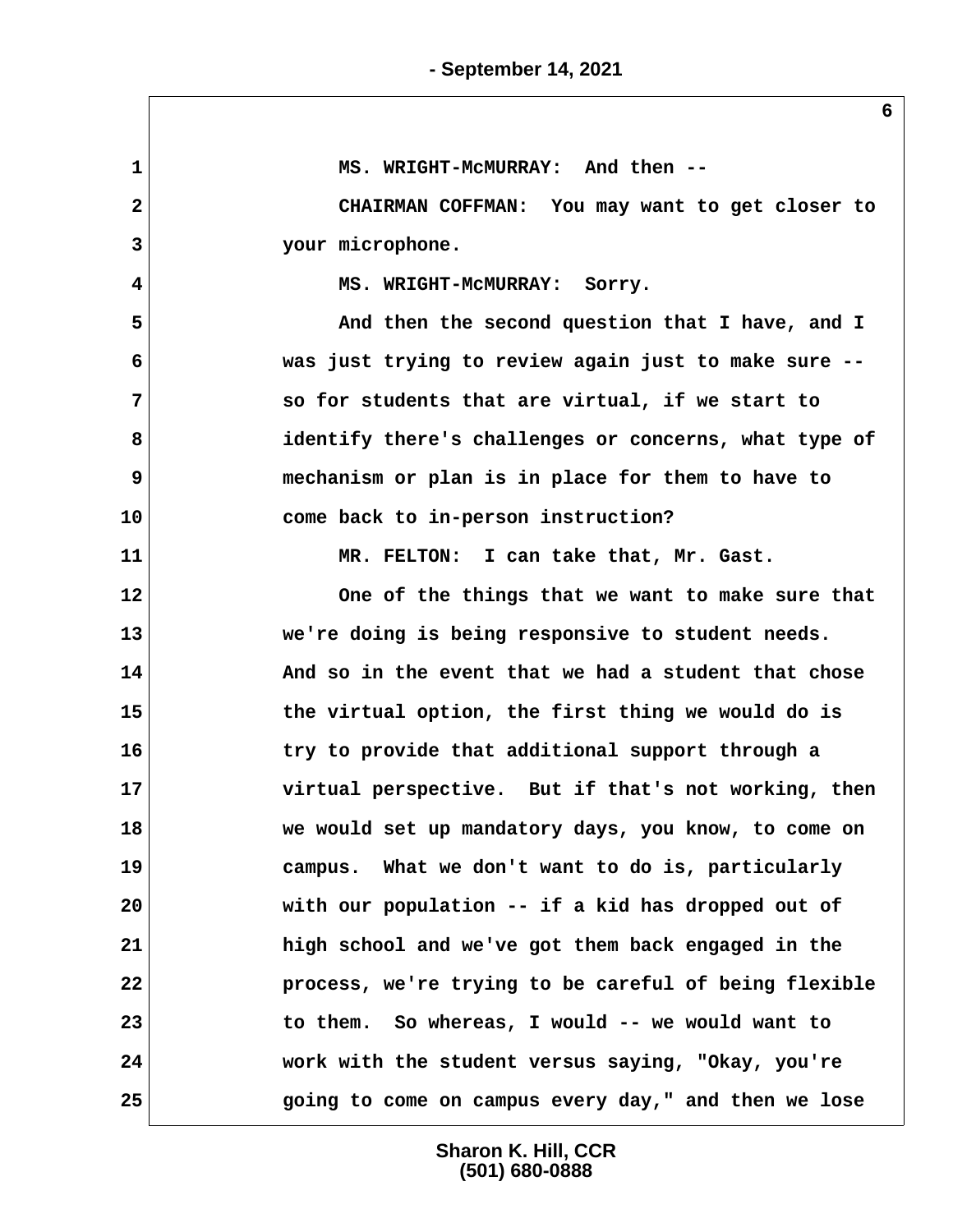**1 that student and they dropped out again, they become 2 disengaged. 3 MS. WRIGHT-McMURRAY: But you'll identify like a 4 couple of days a week that they will have to come in- 5 person and meet with someone if you identify that 6 there is some challenges with them doing the virtual 7 option? 8 MR. FELTON: That is correct. 9** MS. WRIGHT-MCMURRAY: Okay. **10 CHAIRMAN COFFMAN: Mr. Baldwin, questions? 11 MR. BALDWIN: Yes, really just one. And I'm 12 sure you all have this in the application. I'm 13 traveling and I'm having a hard time finding where I 14 made my note on this. But talk to us a little bit 15 about the number of students that you anticipate 16 joining virtually and what percent of your total 17 population would that be? I know that's probably a 18 best guess, but I'm just trying to understand the 19 size of the program. 20 MR. FELTON: Right now the virtual piece 21 represents about 10% of the student population, so 22 very small at this time. So we're excited about 23 having kids -- the majority of kids wanting to come 24 in the building. 25 MR. BALDWIN: Okay. Thank you.**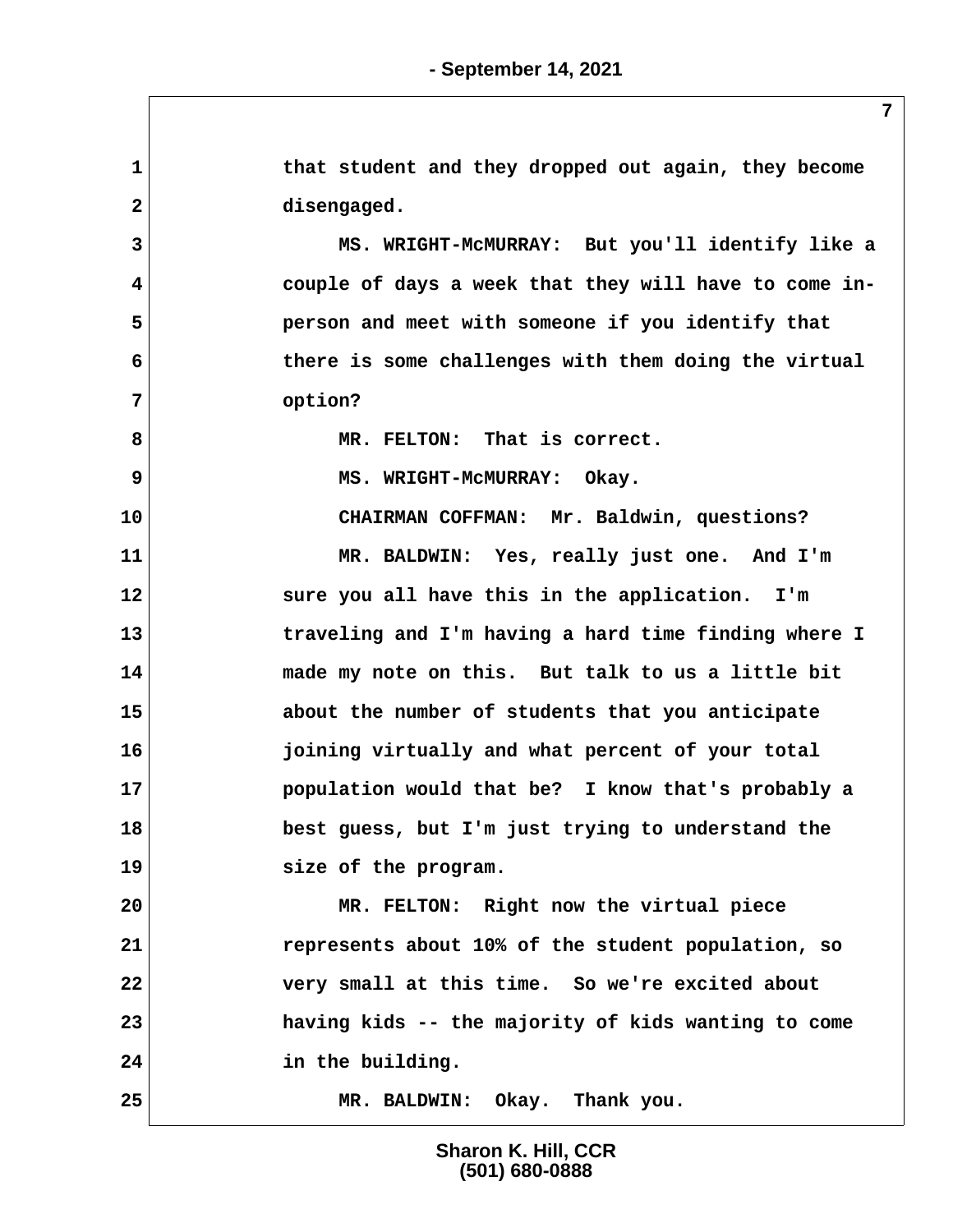| 1            | CHAIRMAN COFFMAN: Hearing no other questions --      |
|--------------|------------------------------------------------------|
| $\mathbf{2}$ | and just for the record, the application has been    |
| 3            | thoroughly reviewed by the DESE team. So any other   |
| 4            | appli- -- any other questions?                       |
| 5            | Then I'll accept a motion.                           |
| 6            | MS. WRIGHT-MCMURRAY: I move approval.                |
| 7            | CHAIRMAN COFFMAN: I have a motion by Ms.             |
| 8            | Wright-McMurray to approve the application for three |
| 9            | years.                                               |
| 10           | DR. FLOWERS: Second.                                 |
| 11           | CHAIRMAN COFFMAN: A second by Dr. Flowers.           |
| 12           | All those in favor?                                  |
| 13           | (UNANIMOUS CHORUS OF AYES)                           |
| 14           | CHAIRMAN COFFMAN: Motion passes.                     |
| 15           | Congratulations. And as customary, this item         |
| 16           | will be taken before the State Board at the next     |
| 17           | meeting. Thank you.                                  |
| 18           | Thank you, Mr. Gast. Thank you, Mr. Felton.          |
| 19           | b)<br>ACADEMIES AT RIVERCREST HIGH SCHOOL DIGITAL    |
| 20           | LEARNING PROGRAM                                     |
| 21           | CHAIRMAN COFFMAN: Mr. Johnston, item number two      |
| 22           | please.                                              |
| 23           | MR. JOHNSTON: The Academies at Rivercrest High       |
| 24           | School submitted a digital learning program          |
| 25           | application that will follow asynchronous and        |
|              |                                                      |

**Sharon K. Hill, CCR (501) 680-0888**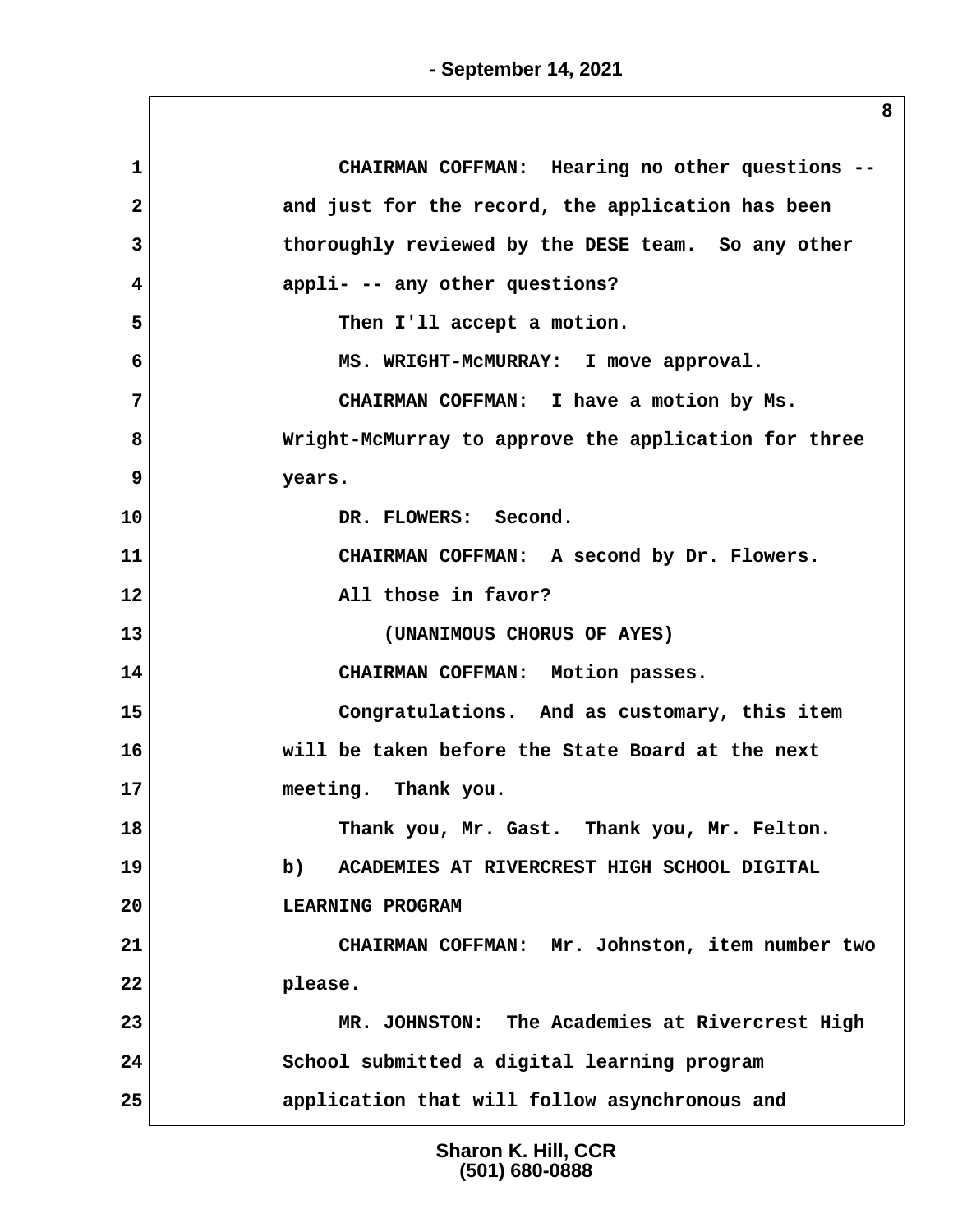| $\mathbf 1$  | synchronous instruction through virtual delivery.    |
|--------------|------------------------------------------------------|
| $\mathbf{2}$ | Instruction will be provided by licensed staff       |
| 3            | through an Arkansas approved digital provider. The   |
| 4            | school serves grades 9-12. Their charter expires in  |
| 5            | June of 2026, and their application has gone through |
| 6            | all of the DESE reviews. And Shantele Raper is       |
| 7            | available via Zoom for any questions.                |
| 8            | CHAIRMAN COFFMAN: Good morning, Ms. Raper.           |
| 9            | MS. RAPER: Good morning.                             |
| 10           | CHAIRMAN COFFMAN: I'm assuming we can start          |
| 11           | with the first question of are you agreeable for     |
| 12           | modification for three years?                        |
| 13           | MS. RAPER: We are. Yes, three years will be          |
| 14           | fine.                                                |
| 15           | CHAIRMAN COFFMAN: Ms. Wright-McMurray,               |
| 16           | additional questions?                                |
| 17           | MS. WRIGHT-MCMURRAY: (Shaking head from side to      |
| 18           | side)                                                |
| 19           | CHAIRMAN COFFMAN: Dr. Flowers?                       |
| 20           | DR. FLOWERS: None for me.                            |
| 21           | CHAIRMAN COFFMAN: Mr. Baldwin, additional            |
| 22           | questions?                                           |
| 23           | MR. BALDWIN: None. I'm good.                         |
| 24           | CHAIRMAN COFFMAN: Dr. Williams, additional           |
| 25           | questions?                                           |
|              |                                                      |

**Sharon K. Hill, CCR (501) 680-0888**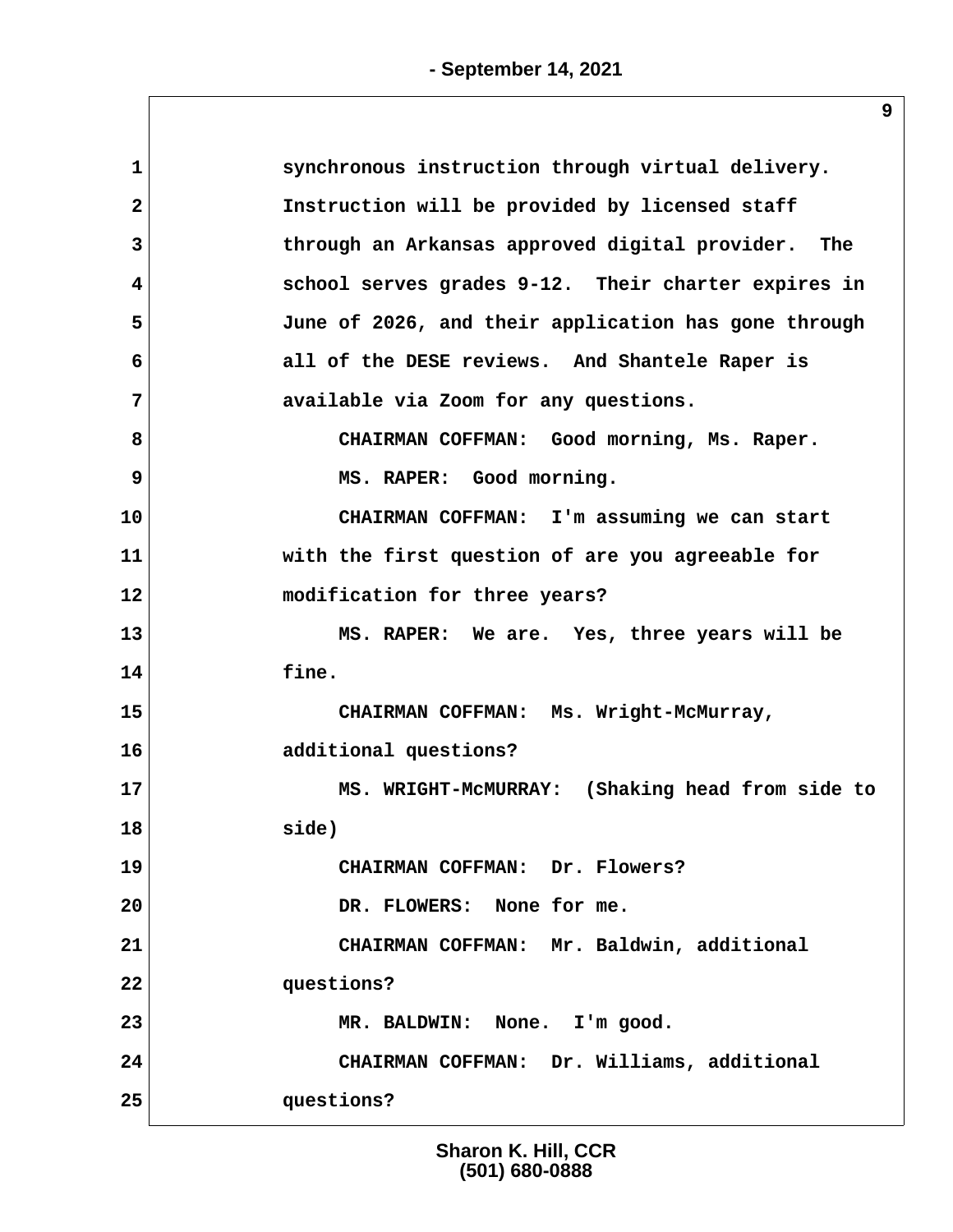$\sqrt{2}$ 

|                | ᅩ∪                                                    |
|----------------|-------------------------------------------------------|
| $\mathbf{1}$   | DR. WILLIAMS: None from me. Thank you.                |
| $\overline{2}$ | CHAIRMAN COFFMAN: All right. Then I'll accept         |
| 3              | a motion.                                             |
| 4              | DR. WILLIAMS: So moved.                               |
| 5              | MR. BALDWIN: Second.                                  |
| 6              | CHAIRMAN COFFMAN: I have a motion by Dr.              |
| 7              | Williams and a second by Mr. Baldwin to approve the   |
| 8              | Academies at Rivercrest High School digital learning  |
| $\overline{9}$ | program for three years.                              |
| 10             | All those in favor?                                   |
| 11             | (UNANIMOUS CHORUS OF AYES)                            |
| 12             | CHAIRMAN COFFMAN: Any opposed?                        |
| 13             | Motion passes.                                        |
| 14             | Congratulations, Ms. Raper.                           |
| 15             | MS. RAPER: Thank you.                                 |
| 16             | MISC. COMMENTS                                        |
| 17             | CHAIRMAN COFFMAN: And I think that concludes          |
| 18             | our meeting.                                          |
| 19             | I think we do need to recognize that Ms. Mary         |
| 20             | Claire Hyatt is leaving us today. Today is her last   |
| 21             | day.                                                  |
| 22             | And, Ms. Hyatt, you've been an excellent public       |
| 23             | servant and you have served this committee very well. |
| 24             | We'll give our members an opportunity to say anything |
| 25             | that they'd like to.                                  |

**Sharon K. Hill, CCR (501) 680-0888**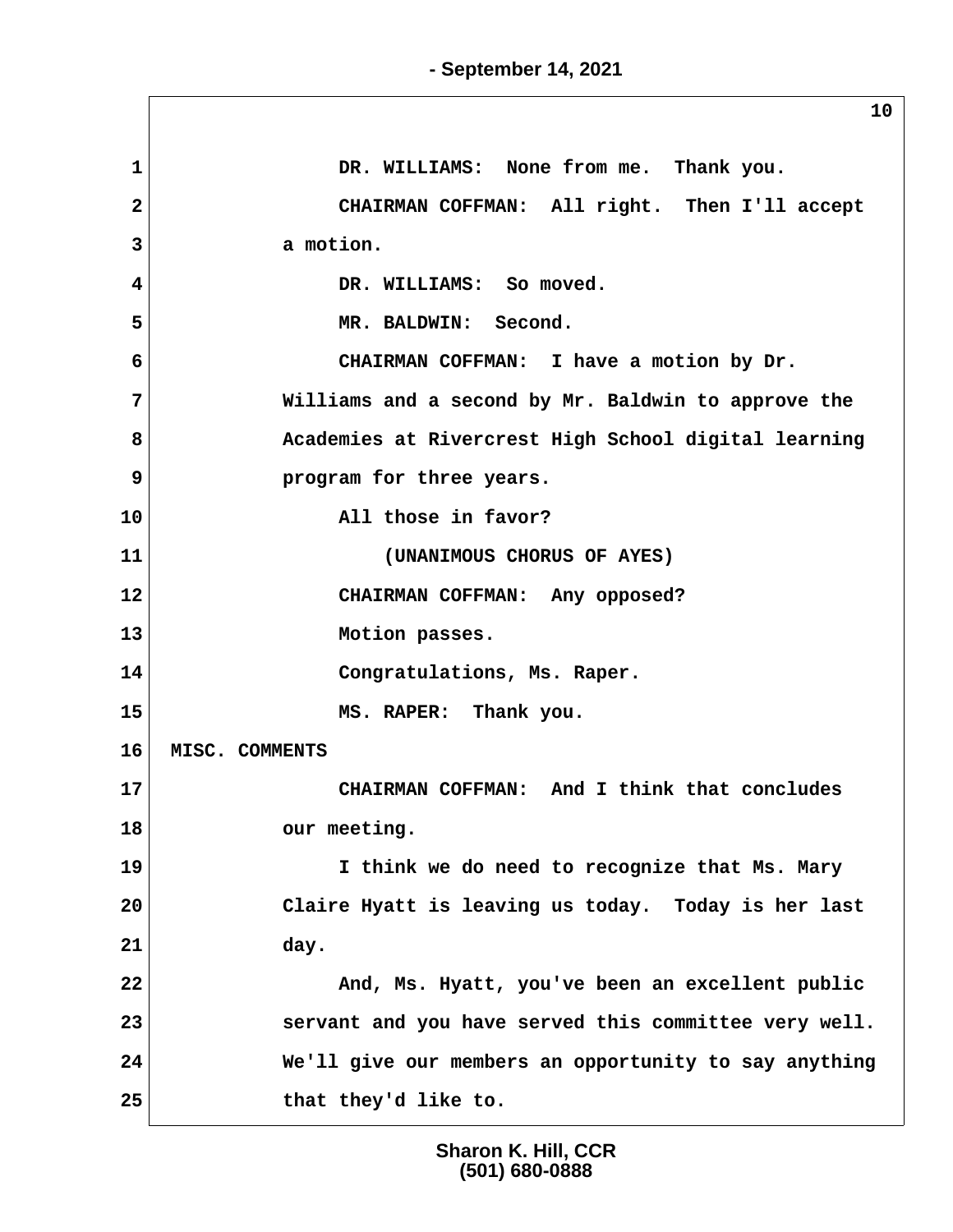**1** (OFF THE RECORD) **2** (BACK ON THE RECORD)  **3 ADJOURNMENT 4 CHAIRMAN COFFMAN: All right. If there's no 5 additional business, then I'll accept a motion to 6 adjourn. 7 MS. WRIGHT-McMURRAY: So moved.** 8 BR. WILLIAMS: So moved. 9 CHAIRMAN COFFMAN: A motion by Ms. Wright-**10 McMurray and a second by -- 11 DR. WILLIAMS: Second. 12 CHAIRMAN COFFMAN: -- Dr. Williams. 13 All those in favor? 14 (UNANIMOUS CHORUS OF AYES) 15 CHAIRMAN COFFMAN: Thank you, everyone. 16 Appreciate you being here today. Have a nice day. 17 18 19 20 (The meeting was concluded at 9:16 a.m.) 21 22 23 24 25**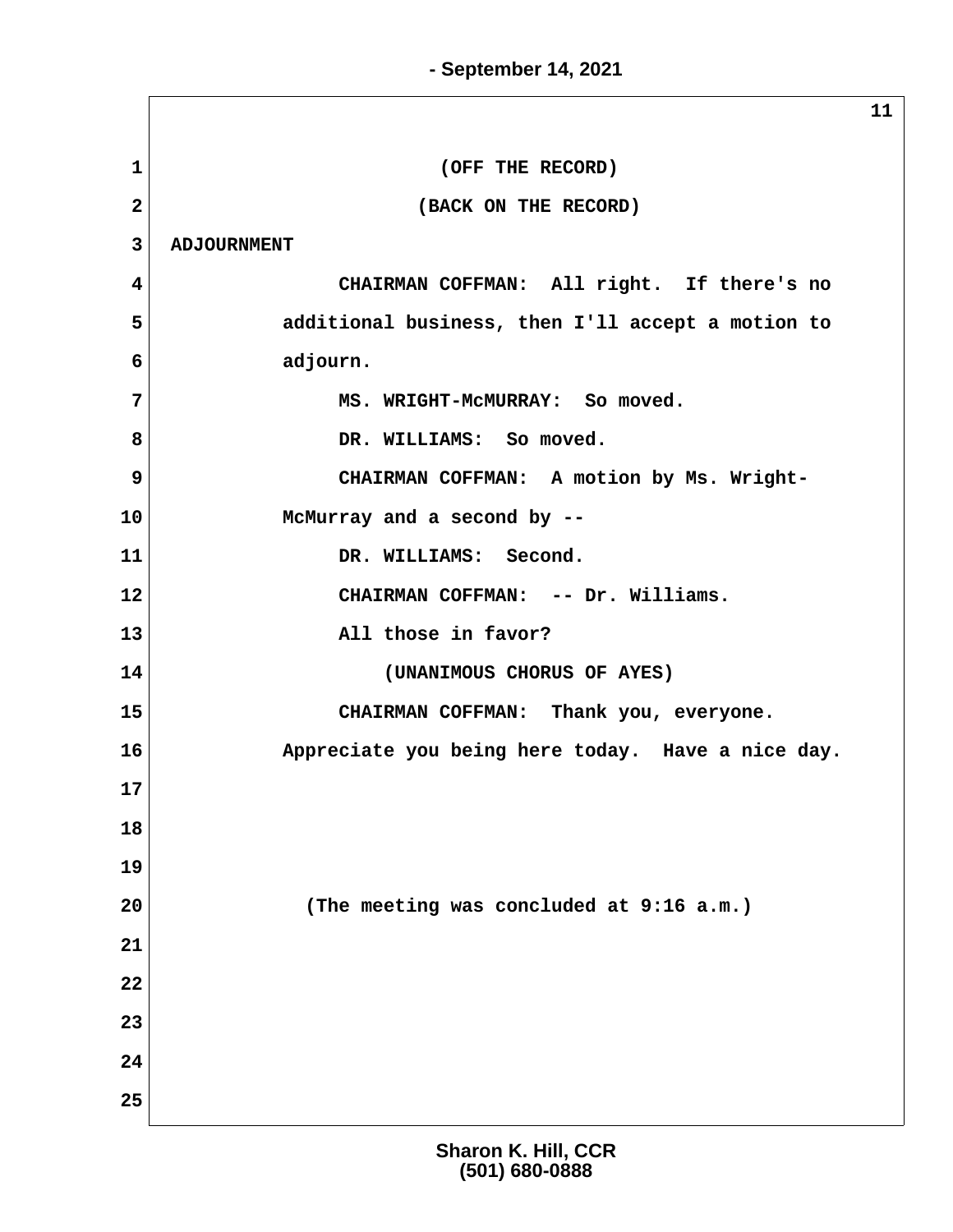### **C E R T I F I C A T E**

 **STATE OF ARKANSAS ) ) ss. COUNTY OF SALINE )**

 **I, SHARON K. HILL, CCR, a Certified Stenomask Reporter and Notary Public before whom the foregoing proceedings was taken, do hereby certify that the same is a true and correct transcription before the Arkansas Division of Elementary and Secondary Education, Charter Authorizing Panel, in Little Rock, Arkansas, on September 14, 2021; that the said proceedings was reduced to typewritten form by me or under my direction and supervision; and that the foregoing pages constitute a true and correct transcription of all proceedings had in said matter.**

 **I FURTHER CERTIFY that I am neither counsel for, related to, nor employed by any of the parties to this action.**

 **I FURTHER CERTIFY that I have no contract with any parties within this action that affects or has a substantial tendency to affect impartiality, that requires me to relinquish control of an original transcript or copies of the transcript before it is certified and delivered to the custodial agency, or that requires me to provide any service not made available to all parties to the action.**

 **WITNESS, MY HAND AND SEAL, THIS DATE: September 17, 2021.**

 **\_\_\_\_\_\_\_\_\_\_\_\_\_\_\_\_\_\_\_\_\_\_\_\_\_\_\_\_\_\_\_\_\_**

 **SHARON K. HILL, CCR Certified Court Reporter Certificate No. 670**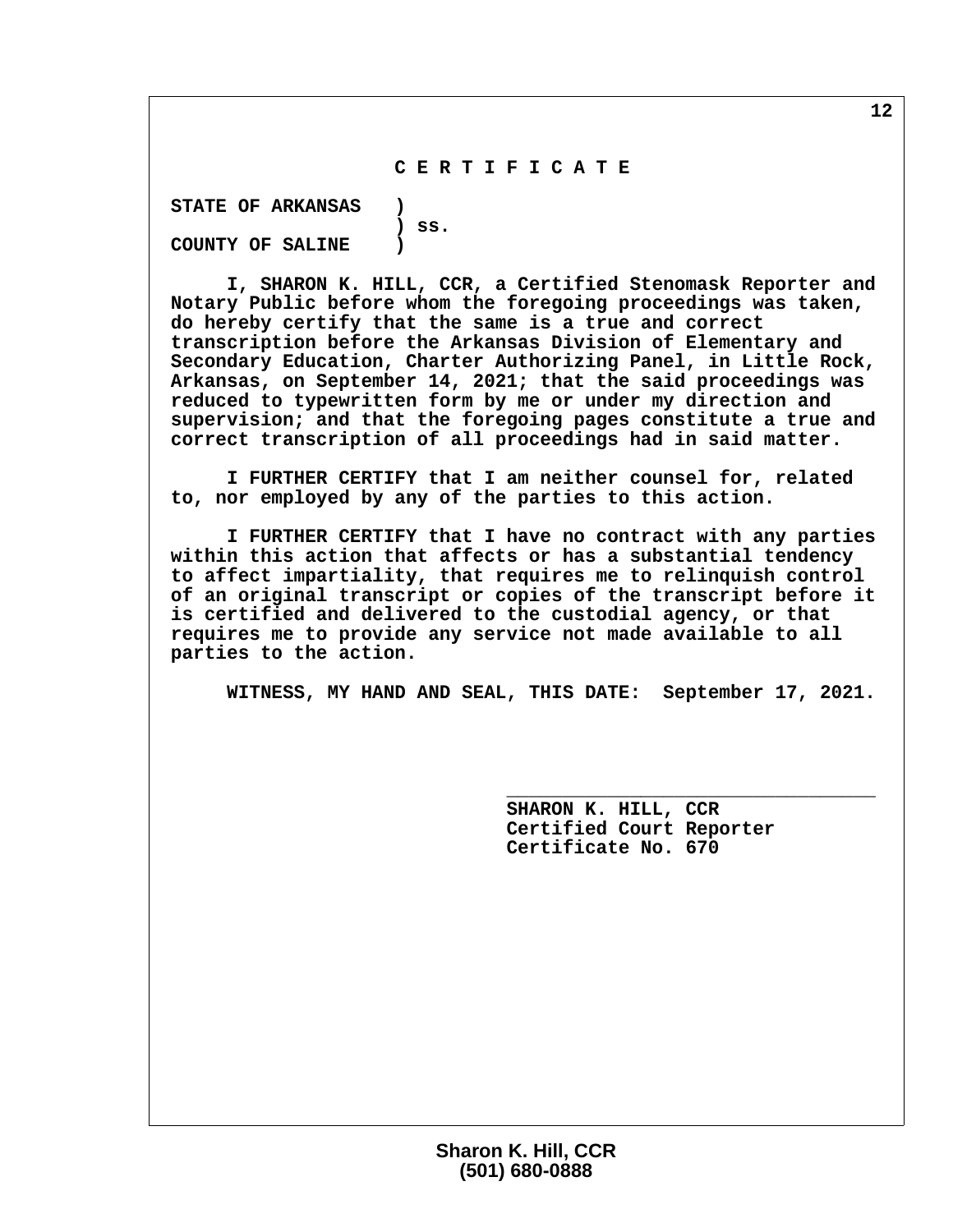### **ARKANSAS CHARTER AUTHORIZING PANEL**

**September 14, 2021**

| $\mathbf A$                          | back $(4)$<br>4:20;6:10,21;11:2<br>Baldwin (10)  | 10:2,6,12,17;11:4,9,<br>12,15<br><b>COMMENTS (1)</b> | engaged $(1)$<br>6:21<br>engagement (1) | 9:17<br>Hearing (1)<br>8:1 |
|--------------------------------------|--------------------------------------------------|------------------------------------------------------|-----------------------------------------|----------------------------|
|                                      | 3:8,9,17;7:10,11,                                | 10:16                                                | 5:7                                     | High $(6)$                 |
| <b>ACADEMIES (3)</b><br>8:19,23;10:8 | 25;9:21,23;10:5,7                                | committee (1)                                        | event $(1)$                             | 5:3,7;6:21;8:19,23;        |
| accept(4)                            | become $(1)$                                     | 10:23                                                | 6:14                                    | 10:8                       |
| 3:16;8:5;10:2;11:5                   | 7:1                                              | concerns $(1)$                                       | everyone (2)                            | Hyatt $(2)$                |
| action(3)                            | best $(1)$                                       | 6:8                                                  | 3:4;11:15                               | 10:20,22                   |
| 4:4,24;5:2                           | 7:18                                             | concluded (1)                                        | Evidently (1)                           |                            |
| activity <sub>(1)</sub>              | bit(1)<br>7:14                                   | 11:20                                                | 4:19                                    | I                          |
| 5:7                                  | Board $(1)$                                      | concludes (1)<br>10:17                               | excellent (1)<br>10:22                  | identify $(3)$             |
| additional (5)                       | 8:16                                             | Congratulations (2)                                  | excited (1)                             | 6:8;7:3,5                  |
| 6:16;9:16,21,24;                     | both $(1)$                                       | 8:15;10:14                                           | 7:22                                    | in- $(1)$                  |
| 11:5<br>adjourn $(1)$                | 5:10                                             | <b>CONSENT</b> (1)                                   | expires (3)                             | 7:4                        |
| 11:6                                 | break(1)                                         | 3:12                                                 | 5:9,16;9:4                              | in-person $(1)$            |
| <b>ADJOURNMENT (1)</b>               | 4:13                                             | <b>CONSIDERATION (1)</b>                             |                                         | 6:10                       |
| 11:3                                 | broke(1)                                         | 4:1                                                  | $\mathbf{F}$                            | instruction (4)            |
| affirm(1)                            | 4:8                                              | conversation (1)                                     |                                         | 5:5;6:10;9:1,2             |
| 4:12                                 | building $(1)$                                   | 5:17                                                 | favor $(4)$                             | instructors (1)            |
| again (2)                            | 7:24                                             | couple(1)                                            | 3:23;8:12;10:10;                        | 5:6                        |
| 6:6;7:1                              | business $(2)$<br>4:20;11:5                      | 7:4<br>customary $(2)$                               | 11:13                                   | into(1)<br>3:11            |
| agenda (2)                           |                                                  | 5:22;8:15                                            | Felton $(6)$<br>5:10,19;6:11;7:8,       | item $(5)$                 |
| 3:11,12                              | $\mathbf C$                                      |                                                      | 20;8:18                                 | 4:4,24;5:2;8:15,21         |
| agreeable (1)                        |                                                  | D                                                    | FEW(1)                                  |                            |
| 9:11<br>anticipate (1)               | called (1)                                       |                                                      | 4:7                                     | ${\bf J}$                  |
| 7:15                                 | 3:4                                              | DAN(3)                                               | <b>FINALIZED (1)</b>                    |                            |
| appli- $(1)$                         | <b>CAMERA (3)</b>                                | 4:7,9,21                                             | 4:1                                     | jinxed (1)                 |
| 8:4                                  | 4:7,8,13                                         | DAVIS $(3)$                                          | finding $(1)$                           | 4:17                       |
| application (6)                      | campus $(2)$                                     | 4:7,9,21                                             | 7:13                                    | Johnston (10)              |
| 5:21;7:12;8:2,8,25;                  | 6:19,25                                          | day $(3)$                                            | fine $(2)$                              | 4:3,5,5,11,15,22,          |
| 9:5                                  | can (3)                                          | 6:25;10:21;11:16                                     | 5:24;9:14                               | 23;5:2;8:21,23             |
| applications (1)                     | 4:12;6:11;9:10                                   | days $(2)$                                           | first $(3)$                             | joining $(1)$              |
| 5:23                                 | careful $(1)$<br>6:22                            | 6:18;7:4                                             | 4:14:6:15:9:11                          | 7:16                       |
| Appreciate (1)                       | <b>CHAIRMAN (37)</b>                             | delivery $(2)$<br>5:5;9:1                            | flexible $(1)$<br>6:22                  | June $(1)$<br>9:5          |
| 11:16                                | 3:2,10,13,18,21,25;                              | Dennis (1)                                           | Flowers $(6)$                           |                            |
| approval (3)                         | 4:3,8,12,19,22,24;                               | 5:10                                                 | 5:13,14;8:10,11;                        | $\mathbf K$                |
| 3:14;5:21;8:6                        | 5:12,15,19,25;6:2;                               | Department (1)                                       | 9:19,20                                 |                            |
| approve $(3)$<br>3:18;8:8;10:7       | 7:10;8:1,7,11,14,21;                             | 3:5                                                  | follow $(2)$                            | kid(1)                     |
| approved (1)                         | 9:8, 10, 15, 19, 21, 24;                         | DESE(3)                                              | 5:4:8:25                                | 6:20                       |
| 9:3                                  | 10:2,6,12,17;11:4,9,                             | 4:5;8:3;9:6                                          |                                         | kids(2)                    |
| Arkansas (1)                         | 12,15                                            | devices $(1)$                                        | G                                       | 7:23,23                    |
| 9:3                                  | challenges (2)                                   | 3:6                                                  |                                         |                            |
| assuming $(1)$                       | 6:8;7:6                                          | DIGITAL (8)                                          | GAST <sub>(6)</sub>                     | L                          |
| 9:10                                 | Charter (5)<br>3:3;4:1,6;5:8;9:4                 | 4:1;5:1,3,22;8:19,                                   | 4:17;5:10,20,24;                        |                            |
| asynchronous (2)                     | <b>CHORUS</b> (4)                                | 24;9:3;10:8<br>disengaged (1)                        | 6:11;8:18<br>Good (9)                   | last $(1)$<br>10:20        |
| 5:4;8:25                             | 3:24;8:13;10:11;                                 | 7:2                                                  | 3:2,4,8,9;4:3,5;9:8,                    | <b>LEARNING (7)</b>        |
| auditorium (1)<br>3:5                | 11:14                                            | Dr(13)                                               | 9,23                                    | 4:2;5:1,4,22;8:20,         |
| August (2)                           | chose $(1)$                                      | 5:13,14;8:10,11;                                     | grades(2)                               | 24;10:8                    |
| 3:14,14                              | 6:14                                             | 9:19,20,24;10:1,4,6;                                 | 5:8;9:4                                 | leaving $(1)$              |
| Authorizing (1)                      | Claire $(2)$                                     | 11:8,11,12                                           | $gr(1)$                                 | 10:20                      |
| 3:3                                  | 4:15;10:20                                       | dropped(2)                                           | 4:13                                    | licensed (1)               |
|                                      |                                                  |                                                      | guess(1)                                | 9:2                        |
|                                      | closer $(1)$                                     | 6:20;7:1                                             |                                         |                            |
| available (1)<br>9:7                 | 6:2                                              |                                                      | 7:18                                    | little $(1)$               |
| AYES(4)                              | <b>COFFMAN (37)</b>                              | ${\bf E}$                                            |                                         | 7:14                       |
| 3:24;8:13;10:11;                     | 3:2,10,13,18,21,25;                              |                                                      | H                                       | LMS(1)                     |
| 11:14                                | 4:3,8,12,19,22,24;                               | Ed(1)                                                |                                         | 5:6                        |
|                                      | 5:12,15,19,25;6:2;                               | 3:5                                                  | hard $(1)$                              | look $(1)$                 |
| B                                    | 7:10;8:1,7,11,14,21;<br>9:8, 10, 15, 19, 21, 24; | electronic (1)<br>3:6                                | 7:13<br>head $(1)$                      | 4:12<br>lose $(1)$         |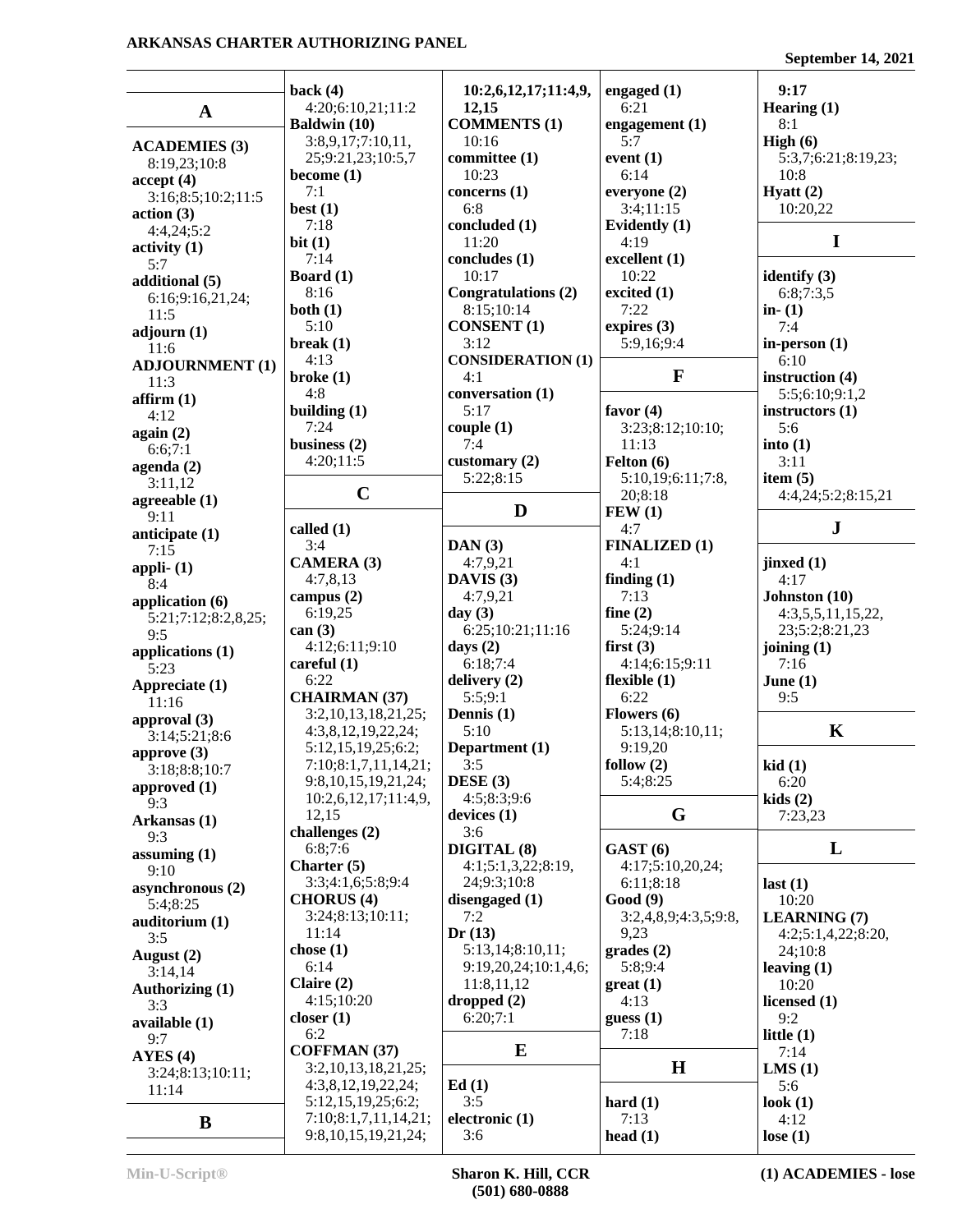### **ARKANSAS CHARTER AUTHORIZING PANEL**

**September 14, 2021**

| 6:25                           | 7:14                             | 6:16                  | set $(1)$             | 5:21;8:8;9:12,13;    |
|--------------------------------|----------------------------------|-----------------------|-----------------------|----------------------|
|                                | number $(5)$                     | provided (1)          | 6:18                  | 10:9                 |
| $\mathbf{M}$                   | 4:4,24;5:2;7:15;                 | 9:2                   | Shaking (1)           | Tim(2)               |
|                                | 8:21                             | provider (1)          | 9:17                  | 4:5,8                |
| ma'am(2)                       |                                  | 9:3                   | Shantele (1)          | today $(4)$          |
| 4:21,23                        | $\mathbf 0$                      | public (1)            | 9:6                   | 3:7;10:20,20;11:16   |
| majority $(1)$                 |                                  | 10:22                 | short $(1)$           | total $(1)$          |
| 7:23                           | OFF $(1)$                        |                       | 4:18                  | 7:16                 |
| mandatory $(1)$                | 11:1                             | Q                     | side $(2)$            | traveling $(1)$      |
| 6:18                           | one $(5)$                        |                       | 9:17,18               | 7:13                 |
| Mary $(2)$                     | 4:4,24;5:2;6:12;                 | quick $(1)$           | silence $(2)$         | try(1)               |
| 4:15;10:19                     | 7:11                             | 3:7                   | 3:6:4:7               | 6:16                 |
| may(1)                         | opportunity (1)                  |                       | size $(1)$            | trying $(3)$         |
| 6:2                            | 10:24                            | $\mathbf R$           | 7:19                  | 6:6,22;7:18          |
| McMurray (2)                   | opposed (1)                      |                       | small $(1)$           | two(1)               |
| 3:22;11:10                     | 10:12                            | Raper $(6)$           | 7:22                  | 8:21                 |
| mechanism $(1)$                | option $(2)$                     |                       | someone $(1)$         | type(1)              |
| 6:9                            |                                  | 9:6,8,9,13;10:14,15   | 7:5                   | 6:8                  |
|                                | 6:15;7:7                         | ready $(2)$           |                       |                      |
| meet $(1)$                     | order(1)                         | 3:15;4:4              | soon $(1)$            |                      |
| 7:5                            | 3:4                              | really $(1)$          | 4:9                   | $\mathbf U$          |
| meeting $(6)$                  | out $(2)$                        | 7:11                  | Sorry $(1)$           |                      |
| 3:3,7;4:18;8:17;               | 6:20;7:1                         | recognize $(1)$       | 6:4                   | <b>UNANIMOUS (4)</b> |
| 10:18;11:20                    |                                  | 10:19                 | <b>SPRINGDALE (3)</b> | 3:24;8:13;10:11;     |
| meetings $(1)$                 | ${\bf P}$                        | record $(3)$          | 5:1,3,8               | 11:14                |
| 3:14                           |                                  | 8:2;11:1,2            | staff $(1)$           | Unit $(1)$           |
| Members (2)                    | Panel (3)                        | represents $(1)$      | 9:2                   | 4:6                  |
| 3:13;10:24                     | 3:3,13;5:12                      | 7:21                  | start $(2)$           | up(2)                |
| microphone(1)                  | particularly (1)                 | responsive $(1)$      | 6:7;9:10              | 4:9;6:18             |
| 6:3                            | 6:19                             | 6:13                  | State $(1)$           | utilize $(1)$        |
| minutes $(1)$                  | passes $(3)$                     | review $(2)$          | 8:16                  | 5:6                  |
| 3:19                           | 3:25;8:14;10:13                  | 3:15;6:6              | Steve $(1)$           |                      |
| MISC(1)                        | percent(1)                       | reviewed $(1)$        | 5:10                  | $\mathbf{V}$         |
| 10:16                          | 7:16                             | 8:3                   | stopped $(1)$         |                      |
| modification (1)               | period(1)                        | reviews $(1)$         | 4:10                  | versus $(1)$         |
| 9:12                           | 5:18                             | 9:6                   | straight $(1)$        | 6:24                 |
| <b>MOMENTS (1)</b>             | person(1)                        | right(5)              | 3:11                  | via(1)               |
| 4:7                            | 7:5                              | 3:10;5:14;7:20;       | student (6)           | 9:7                  |
| monitor $(1)$                  | perspective (1)                  | 10:2;11:4             | 5:7;6:13,14,24;7:1,   | virtual $(7)$        |
| 5:6                            | 6:17                             | <b>RIVERCREST (3)</b> | 21                    | 5:5;6:7,15,17;7:6,   |
| morning $(8)$                  | piece $(1)$                      | 8:19,23;10:8          | students $(2)$        | 20;9:1               |
| 3:2,4,8,9;4:3,5;9:8,           | 7:20                             |                       | 6:7;7:15              | virtually $(1)$      |
| 9                              | place(1)                         | S                     | submitted (2)         | 7:16                 |
| motion $(12)$                  | 6:9                              |                       | 5:3;8:24              |                      |
| 3:16,17,18,25;8:5,             | plan(1)                          |                       | support $(1)$         | W                    |
| 7,14;10:3,6,13;11:5,9          | 6:9                              | same $(1)$<br>5:17    | 6:16                  |                      |
| move $(1)$                     | please $(3)$                     |                       | sure $(3)$            | walked $(1)$         |
| 8:6                            | 3:6;4:25;8:22                    | saying $(1)$<br>6:24  | 6:6,12;7:12           | 4:9                  |
| moved $(3)$                    |                                  |                       | surprised $(1)$       |                      |
|                                | population $(3)$<br>6:20;7:17,21 | SCHOOL (9)            | 4:11                  | week $(1)$           |
| 10:4;11:7,8                    | PREMIER (3)                      | 4:1;5:3,6,7;6:21;     | synchronous $(2)$     | 7:4                  |
| N                              |                                  | 8:19,24;9:4;10:8      | 5:5;9:1               | Welcome (1)          |
|                                | 5:1,2,7                          | Second (9)            |                       | 3:4                  |
|                                | presented (1)                    | 3:20,21;6:5;8:10,     | T                     | whereas $(1)$        |
| need(2)                        | 3:19                             | 11;10:5,7;11:10,11    |                       | 6:23                 |
| 5:17;10:19                     | probably $(2)$                   | seek $(1)$            |                       | Williams (7)         |
| $\boldsymbol{\text{needs}}(1)$ | 4:15;7:17                        | 5:20                  | talk $(1)$            | 9:24;10:1,4,7;11:8,  |
| 6:13                           | process(1)                       | September (1)         | 7:14                  | 11,12                |
| next(1)                        | 6:22                             | 3:2                   | team $(1)$            | willing $(1)$        |
| 8:16                           | PROGRAM (6)                      | servant $(1)$         | 8:3                   | 5:20                 |
| nice(1)                        | 5:1,4;7:19;8:20,24;              | 10:23                 | Thanks $(1)$          | work $(1)$           |
| 11:16                          | 10:9                             | served $(1)$          | 4:19                  | 6:24                 |
| None $(3)$                     | <b>PROGRAMS (1)</b>              | 10:23                 | thoroughly $(1)$      | working $(2)$        |
| 9:20,23;10:1                   | 4:2                              | serves $(2)$          | 8:3                   | 4:10;6:17            |
| note(1)                        | provide (1)                      | 5:8;9:4               | three $(5)$           | <b>WORKS</b> (1)     |